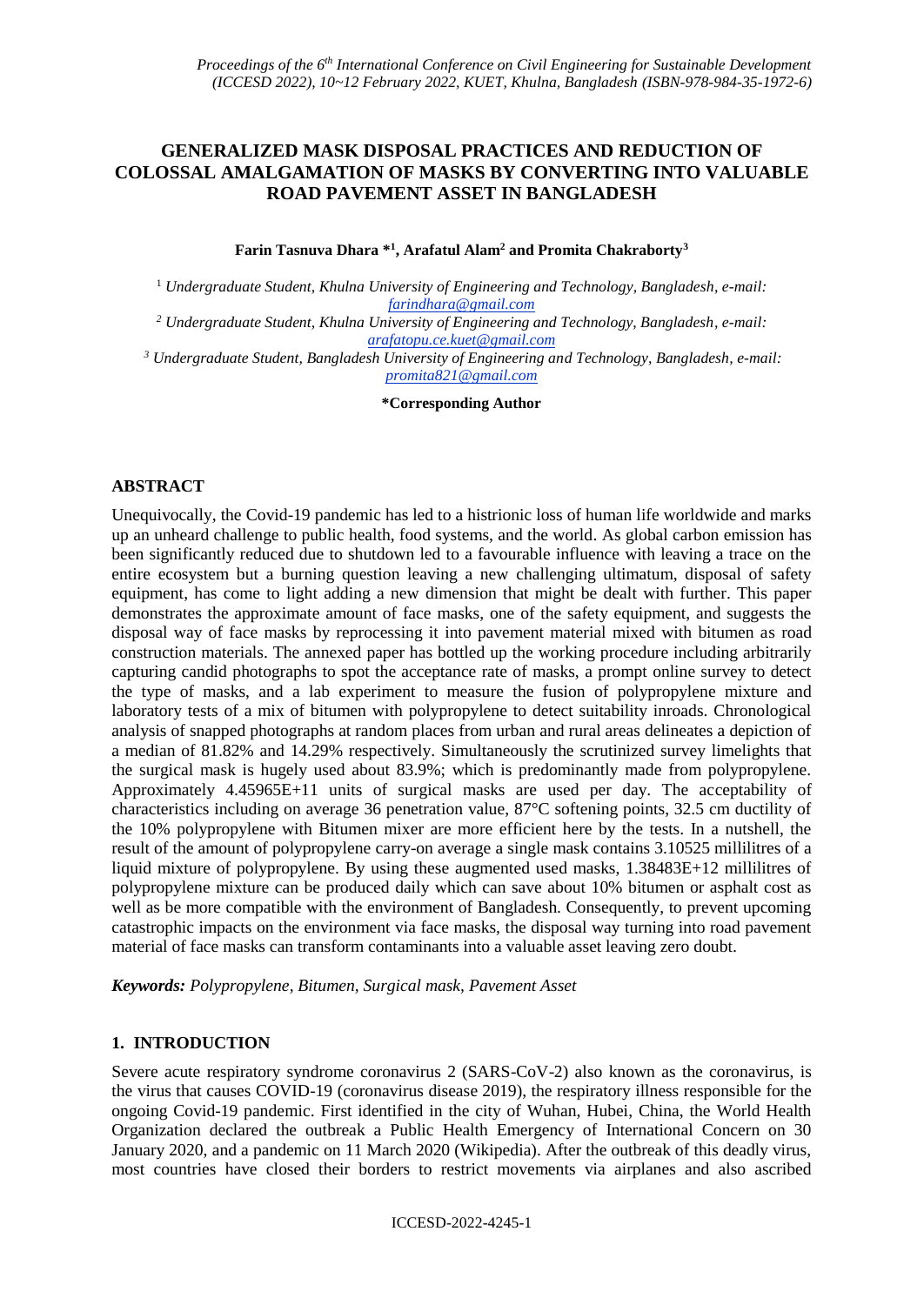lockdown within the countries to restrain community transmission but the infectious rate is rapidly increasing till now and almost 221 countries are affected (worldometer, 2021). World Health Organization has recommended various guidelines to prevent the growth rate of this infectious disease and to mitigate mass community transmission including using face masks, Personal Protective Equipment (PPE), face shields, keeping social distancing, quarantining (suspicious people who have recently visited Corona occupied area)."If Covid-19 is spreading in your community, stay safe by taking some simple precautions, such as physical distancing, wearing a mask, keeping rooms well ventilated, avoiding crowds, cleaning your hands, and coughing into a bent elbow or tissue and Make wearing a mask a normal part of being around other people (World Health Organization, 2020). Several Face Mask Types, Efficacies, and Approved Models are given below (AHRMM):

| <b>Product Classification</b> | Airborne Particle Filter Strength    |
|-------------------------------|--------------------------------------|
| Surgical N95                  | NIOSH-NIOSH-approved N95 respirator. |
|                               | FDA approved as surgical mask.       |
| N <sub>95</sub>               | $>95\%$                              |
| N99                           | $>99\%$                              |
| N100                          | >99.97%                              |
| R95                           | $>95\%$                              |
| P95                           | $>95\%$                              |
| P99                           | $>99\%$                              |
| P <sub>100</sub>              | >99.97%                              |

This extensive use of face masks has had several unexpected impacts on the environment and according to www.weforum.org, one study estimates that in the UK alone if every person used a single-use face mask a day for a year, it would create an additional 66000 tonnes of contaminated waste and 57000 tonnes of plastic packaging (WORLD ECONOMIC FORUM, 2020). If even only 1% of the masks were discarded incorrectly, that would result in 10 million masks per month dispersed in various ecosystems. With the weight of each mask about 4 grams, more than 40000 kilograms of plastic would soon accumulate and these plastic products break down into microplastics; they then contaminate air, water, and soil (Dybas, 2021). So these face masks should necessarily be thoroughly recycled and refined for the termination of plastic contamination and also to protect and safeguard our environment but the fact which should be kept in mind that these face masks contain infectious wastes including cough, hoast, sneeze, blood, bodily fluids, etc. and if they are not agglomerated, transited, and managed duly, this can be the reason for a serious outbreak of infections since recent research evaluated the survival of the COVID-19 virus on different surfaces and reported that the virus can remain viable for up to 72 hours on plastic and stainless steel, up to four hours on copper, and up to 24 hours on cardboard (Food and agriculture Organization of the United Nations, 2020). For these reasons, we have to ensure the sustainable and safe use of polypropylene, which is the main ingredient of face masks and our main objective of this paper is to assert that the strength and quality of bitumen-polypropylene road pavement are far better than bituminous road pavement and by using polypropylene on the road pavement, potential and stronger roads can be built and thus plastic pollution can be decremented along with the safety ensurement of our environment.

## **2. METHODOLOGY**

#### **2.1 Survey Pedagogy Approaches**

Straight away, two types of surveys are done to determine the rate of accepting of by the local users of Bangladesh and determine the most used mask type.

## **2.1.1 Mask Acceptance Survey**

Nowhere, the survey was conducted by taking photos at the standard resolution of 15 nos and 25 nos from the rural and urban area at different periods during and post lockdown in Bangladesh and from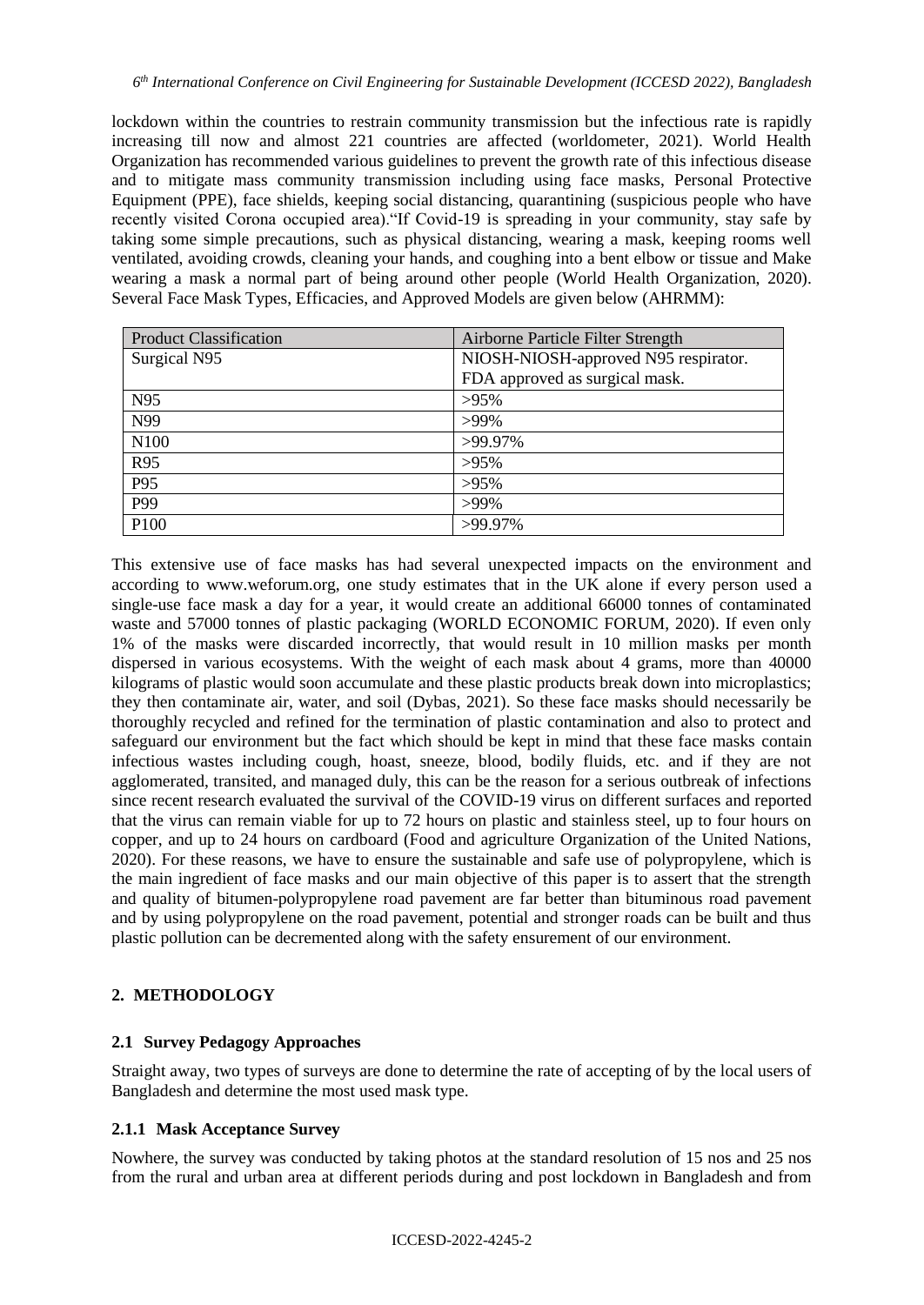these photos, we have determined the number of mask and non-mask users. Thus, a scenario of the acceptance rate of face masks by rural and urban people has been reflected through the necessary graphs displayed below. The purpose of these surveys is to find out the amount of daily usage of face masks and their disposal processes and the variation in face masks usage by urban and rural people and from these surveys we will also figure out the necessary face mask waste control and further management policies.

### **2.1.2 The Lion's Share Mask Type Survey**

Confidentially, this data was collected from 6 July 2021- 11 July to 2021 among different age ranges from 11 to 60 years of 219 persons in different divisions of Bangladesh. This online survey consists of various questions focusing on different parameters including types of masks, daily usage of face masks (single-use disposable surgical masks, Eco-friendly cloth masks, N95, FFP2, K95), disposal of these masks (on nearby open places, in dustbins, in drains or flushed in toilets, by burning, etc.), people from different divisions and age range.

## **2.2 Exploration to Ordain Polypropylene Mixer**

At this time, our main goal is to separate polypropylene from single-use face masks, and to achieve this goal, a significant amount of face masks is heated to sunder the main ingredient, polypropylene and we will achieve this as liquid polypropylene mix due to heating. For this observation, surgical face masks of two diverse companies (Super and Unknown) were used. One surgical face mask from each company was taken into separated calibrated test tubes of 16mm x 150mm after chopping the masks into smaller pieces. Then the chopped mask pieces were heated to the melting point until the whole content was melted. At the end of this experiment, the quantity of liquid Polypropylene mix was observed. The resulted data is also used to calculate the total amount of liquid polypropylene mix. The quantity of daily face masks is estimated by using an equation adapted from Nzediegwu and Chang as follows (Sangkham, 2020):

 $D_{FM} = P \times U_p \times F_{MAR} \times (F_{MGP}/10000) \dots$  (1)

Where,  $D_{FM}$ = Daily face mask use (pieces) P= Population (persons)  $U_p$ = Urban Population (percentage) F<sub>MAR</sub>= Face masks acceptance rate  $F_{MGP}=$  Assumption that each person in the general population uses one face mask each day

#### **2.3 Laboratory Test to Detect Suitability**

Our main goal from this experiment is to use 90% bitumen and 10% polypropylene on the road pavement as a binder and to achieve this goal, various characteristics including penetration, ductility, softening point, flash and fire point tests of bitumen, bitumen and polypropylene mix, just polypropylene were done in the laboratory and for fulfilling this objective, Firstly, we cut the strips of single use surgical face masks as the strips contain several other substances which would prevent from getting the exact values. Then the weight of one mask was taken and it was 1.80 gm. Then we prepared a base plate with briquette mold and ring to pour bitumen and polypropylene mix and polypropylene for testing. After that we heated the face mask pieces to turn them into liquid polypropylene mix and we needed total 72 pieces of face masks for preparing this mixture. Then we would pour the liquid polypropylene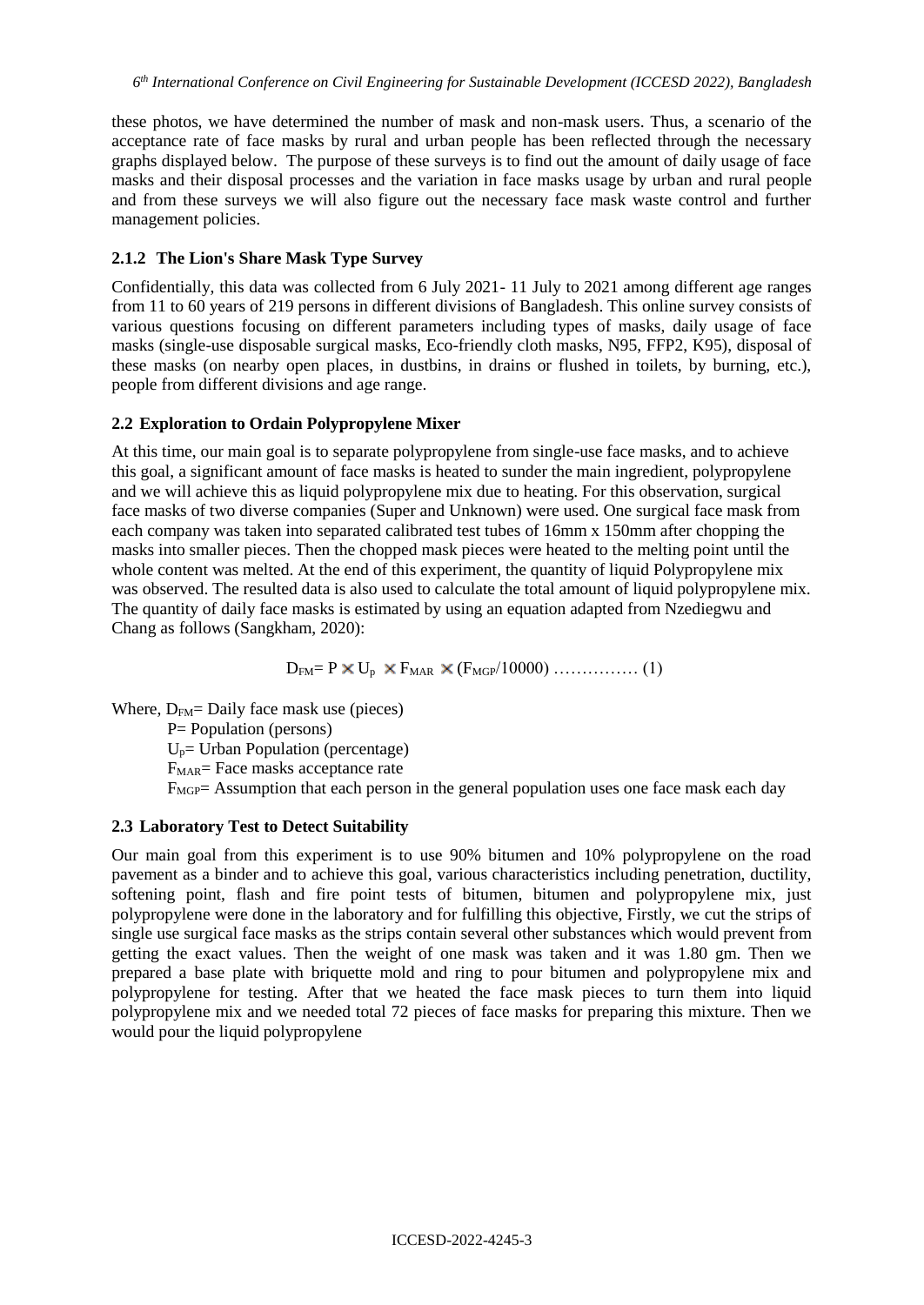

Figure 1: Bitumen, Polypropylene and Bitumen and Polypropylene Mix Sample prepartion

mix into briquette and ring for ductility and softening point testing. After that we heated Bitumen sample and 180 gm of bitumen and 20 gm of polypropylene had been poured into the glass beaker to prepare 200 gm of bitumen and polypropylene mixture.

### *2.3.1.1 Penetration Test*

The main equipment used for this penetration test were penetration apparatus, penetration cup (diameter- 55 mm and height- 35 mm), needle (length-55 mm), thermometer, timer, water bath and this test was conducted according to ASTM D5. This test was conducted for two type samples:

bitumen and the mixture of bitumen plus polypropylene mixer (10% polypropylene).

Firstly, the needle holder was examined and guided to establish the absence of water. A penetration needle was cleaned with toluene and other suitable solvent, and was dried with a clean cloth and then the needle was inserted in the penetrometer. The total load of  $100\pm0.1$  gm was made for needle and attachment. The transfer dish containing the sample on the stand on the penetration apparatus was placed and it was penetrated immediately. Then four penetration values were taken for bitumen and bitumen and polypropylene mix. Before each test, the needle was cleaned with a clean cloth moisture with toluene to remove all adhering substances and then the needle was wiped with a dry clean cloth. The needle was adjusted to contact with the surface of the sample and dial reading was adjusted to zero. With the help of timer, the needle was released for exactly 5 seconds and finally the dial reading was recorded. The table below shows the penetration value of bitumen, bitumen and polypropylene mix.



Figure 2: Pentration Test Apparatus

#### *2.3.1.2 Softening Point Test*

The sample was melted and thoroughly mixed to present air bubbles. Then, the melted sample was poured into ring by placing a brass plate containing amalgamate to prevent sticking and the excess sample should be remained at room temperature for 30 mins and then the excess sample was cut off. Then, the boiled water at glass vessel and the ball were kept at bath separately. The ring was kept 25 mm from bottom of the apparatus and the balls were loaded. After that, the whole system was heated up and when the balls touched the bottom, then separate reading should be taken as softening temperature. The table below shows the softening temperature of bitumen, bitumen and polypropylene mix.



Figure 3: Softening Point of Polypropylene Mixer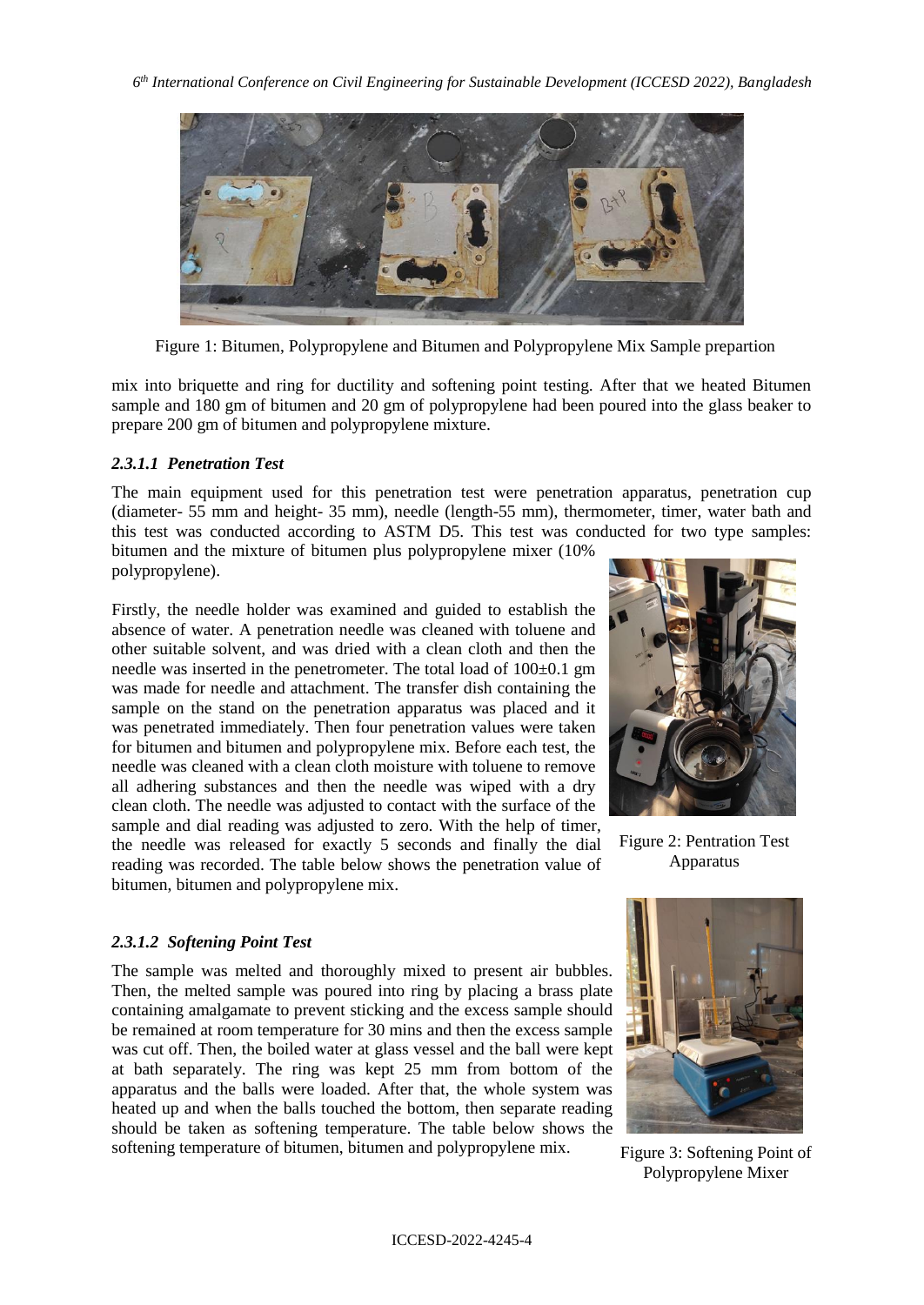*6 th International Conference on Civil Engineering for Sustainable Development (ICCESD 2022), Bangladesh*

### *2.3.1.3 Ductility Test*

A mixture was made of equal part of glycerine and dextrin and was applied to the surface (inner and outer) and the interior part of the briquette specimen. It would help to prevent sticking off the sample to the surface. Then liquid sample was placed into the mold. The molds were placed into testing machine and started pulling apart. Then, additional water was added (temperature of water =  $25^{\circ}$ C) so that sample couldn't sag downward. The side part was removed and initial reading was set to 0. After pulling out at a specific rate, the middle part of the sample would be thin and would start to tear off.



Figure 4: Ductility Test of Polypropylene Mixer

### *2.3.1.4 Flush and Fire Point Test*

The sample materials were heated to a temperature until it became fluid. Then the brass cup which was cleaned with appropriate solvent, had been dried in hot air oven and cooled to a point of at least 56℃ below the expected flash point before using. Then the test cup was filled with the sample up to the filling line. The temperature of the test specimen was increased rapidly at first and then at a slower constant rate as the flash point was approached. At specified intervals, a test flame was passed across the cup and thus flash point of the sample material was obtained. But to determine the fire point, the test was continued until the application of the test flame caused the test specimen to ignite and sustain burning for a minimum of 5 second.

## **3. OBATAIN RESULT DATA**

## **3.1 Survey Reports**

Photo survey indicates 80.74% (median = 81.82%) on average people living in urban area use masks where on average 18.92% (median= 14.29%) of rural people use safety masks.



Figure 5: Variation of Acceptance of Face-mask as primary Safety Need

Type

From the online survey, surgical facemask is observed as the highest priority in day to day life having 84% share of total use. Among all, 66.5% poeple use a single mask per day where 22% of them use two masks per day.



Figure 5: Most Adopted Mask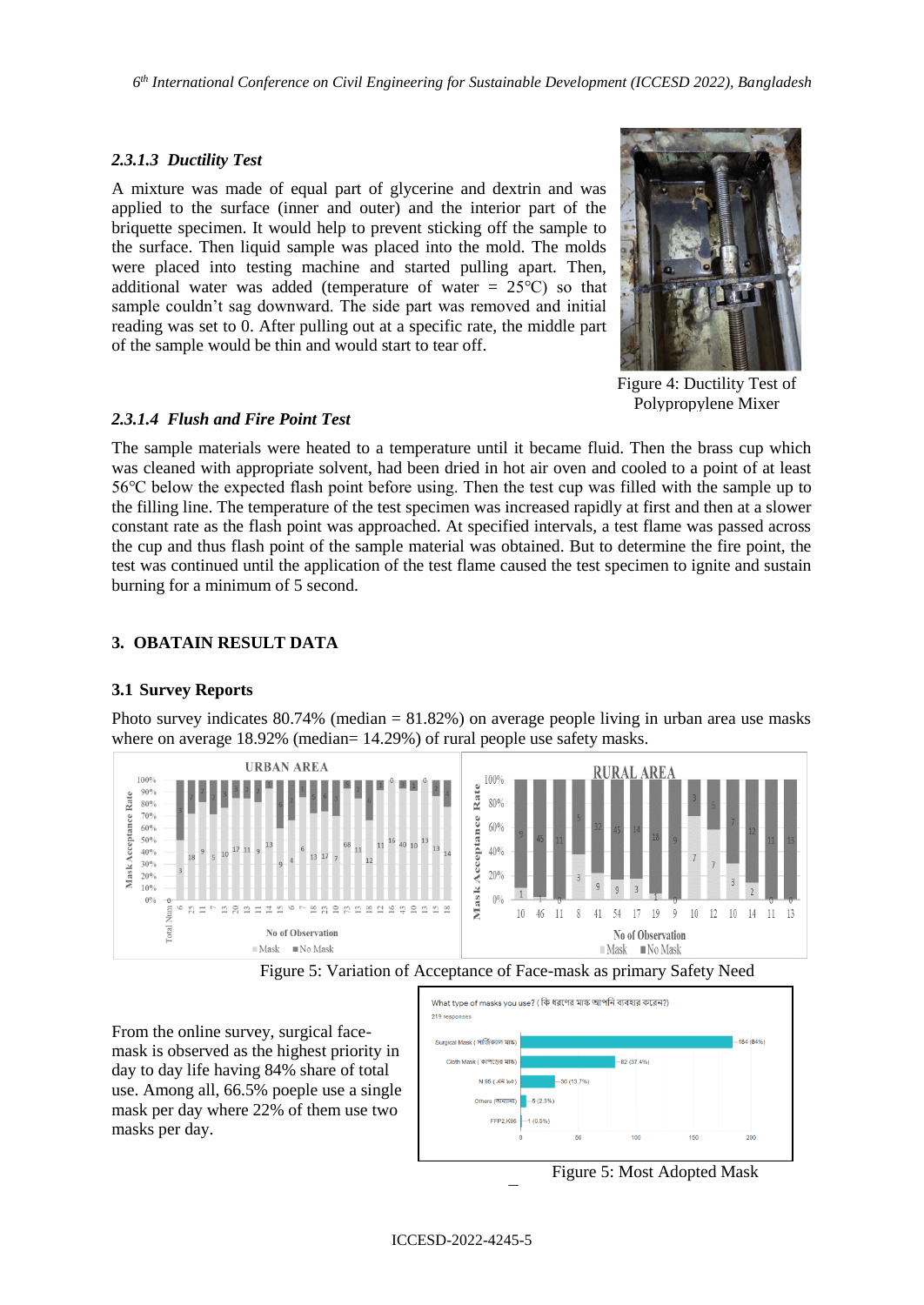### **3.2 Polypropylene Mixer from Mask**

The following test result displays the average milliliter of polypropylene liquid mixer per mask obtained during the experiment and the daily facemark amout and it's probable serviceability using equation (1) as follows:

|         | Test-<br>01<br>(ml) | Test-<br>02<br>(ml) | Average<br>(ml/mask)<br>(without<br>rubber) | <b>Total daily</b><br>surgical | $\frac{6}{9}$<br>use | <b>Total amount of</b><br>polypropylene (ml) |
|---------|---------------------|---------------------|---------------------------------------------|--------------------------------|----------------------|----------------------------------------------|
| Super   | 3.285               | 3.348               |                                             |                                |                      |                                              |
| unknown | 2.909               | 2.879               | 3.10525                                     | $4.45965E+11$ 10%              |                      | $1.38483E+12$                                |

## **3.3 Laboratory Test Data**

### *3.3.1.1 Penetration Test*

This test was conducted to obtain the average penetration value of each sample. The obtained values helped us to determine best penetration grade sample.

| Observation No. | <b>Bitumen Penetration</b><br>Value | Bitumen and<br>Polypropylene mix<br><b>Penetration Value</b> | Polypropylene<br><b>Penetration Value</b> |
|-----------------|-------------------------------------|--------------------------------------------------------------|-------------------------------------------|
|                 | bU.                                 | 35                                                           | N/A                                       |
|                 |                                     | 36                                                           | N/A                                       |
|                 | 60                                  | 36                                                           | N/A                                       |
|                 |                                     |                                                              |                                           |

Table 2: Penetration Value Data from Lab Tests

## *3.3.1.2 Softening Point Test Data*

This test was conducted for checking if the softening point value of each sample is less than the highest temperature of our country and this test also determined the best of the three samples.

Table 3: Softening Point Data from Lab Tests

| Time<br>consumed<br>while softening<br>of Bitumen and<br>Polypropylene<br>Mix | Time consumed<br>while softening<br>of Polypropylene | Softening<br>temperature of<br>Bitumen and<br>Polypropylene<br>Mix | Softening<br>temperature of<br><b>Bitumen</b> | Softening<br>temperature of<br>Polypropylene |
|-------------------------------------------------------------------------------|------------------------------------------------------|--------------------------------------------------------------------|-----------------------------------------------|----------------------------------------------|
| $22 \text{ min } 39 \text{ sec}$                                              | $27 \text{ min } 12 \text{ sec}$                     | $87^{\circ}$ C                                                     | $47^{\circ}$ C                                | $>100^{\circ}C$                              |

## *3.3.1.3 Ductility Test Data*

This test was conducted to determine the ductile behaviour of these 3 samples and to determine if these samples were brittle or tough and which of these 3 materials are the most eligible for road pavement.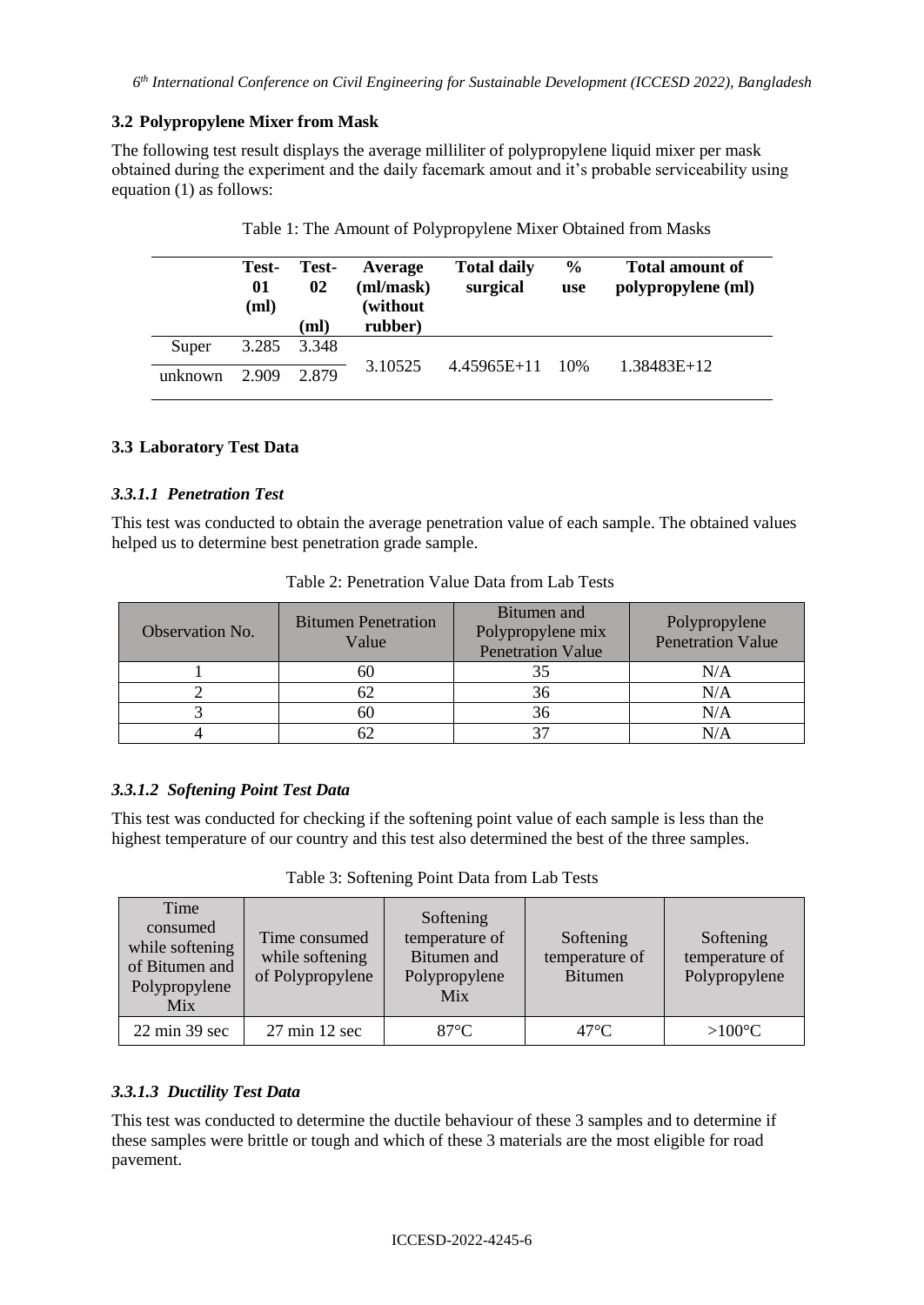| Ductility of Bitumen and<br>Ductility of Bituminous<br>Polypropylene Mix<br>Material |       | Ductility of Polypropylene |
|--------------------------------------------------------------------------------------|-------|----------------------------|
| 121 cm                                                                               | 32 cm | N/A                        |
| 127 cm                                                                               | 33 cm | N/A                        |

#### Table 4: Ductility Data from Lab Tests

## *3.3.1.4 Flash and Fire Point Test Data*

Flash and Fire point test for polypropylene and bitumen were conducted in the laboratory and the following table displays the necessary test results.

|  |  |  |  |  | Table 5: Flush and Fire Point Data from Lab Test |
|--|--|--|--|--|--------------------------------------------------|
|--|--|--|--|--|--------------------------------------------------|

|         | Observed Flash Point | Observed Fire Point |               |  |
|---------|----------------------|---------------------|---------------|--|
| Bitumen | Polypropylene        | Bitumen             | Polypropylene |  |
| 305 °C  | 302 °C               | $348^{\circ}$ C     | 310 °C        |  |

## *3.3.1.5 Variation of Test Data among Bitumen, Bitumen and Polypropylene Mix and Polypropylene*

From the table, it is seen that the average penetration value of Bitumen and Bitumen and Polypropylene Mix are 61 and 36 grades respectively. We know that the higher the penetration value, the softer the consistency. So, Bitumen and polypropylene mix is certainly better than bitumen alone. Then in the case of softening point, value of Bitumen is 47 and Bitumen and polypropylene mix is 87. In the case of softening point, binding material of road pavement must have a softening point greater than the highest temperature of that country otherwise ruts will develop and adhering or binding material bleeding will occur.

|  |  |  | Table 6: Variation of Test Data among Bitumen, Bitumen plus Polypropylene and Polypropylene |
|--|--|--|---------------------------------------------------------------------------------------------|
|  |  |  |                                                                                             |

| Properties                          | <b>Bitumen</b>   | Bitumen and<br>Polypropylene Mix | Polypropylene    |
|-------------------------------------|------------------|----------------------------------|------------------|
| <b>Average Penetration</b><br>Value | 61               | 36                               | N/A              |
| Softening Point Value               | $47^{\circ}$ C   | $87^{\circ}$ C                   | $>100^{\circ}$ C |
| <b>Average Ductility Value</b>      | $124 \text{ cm}$ | $33 \text{ cm}$                  | N/A              |
| <b>Flash Point Value</b>            | $305^{\circ}$ C  | N/A                              | $302^{\circ}$ C  |
| Fire Point Value                    | $348^{\circ}$ C  | N/A                              | $310^{\circ}$ C  |

Here, the samples have softening point greater than the highest temperature of our country, but the more the softening value, the more eligible the material and so, bitumen and polypropylene mix is more useful for road pavement but not the polypropylene alone. The reason behind this is the ductility value. Polypropylene is a very brittle material and it broke off during experiment, so bitumen and bitumen and polypropylene mix are better option in this case.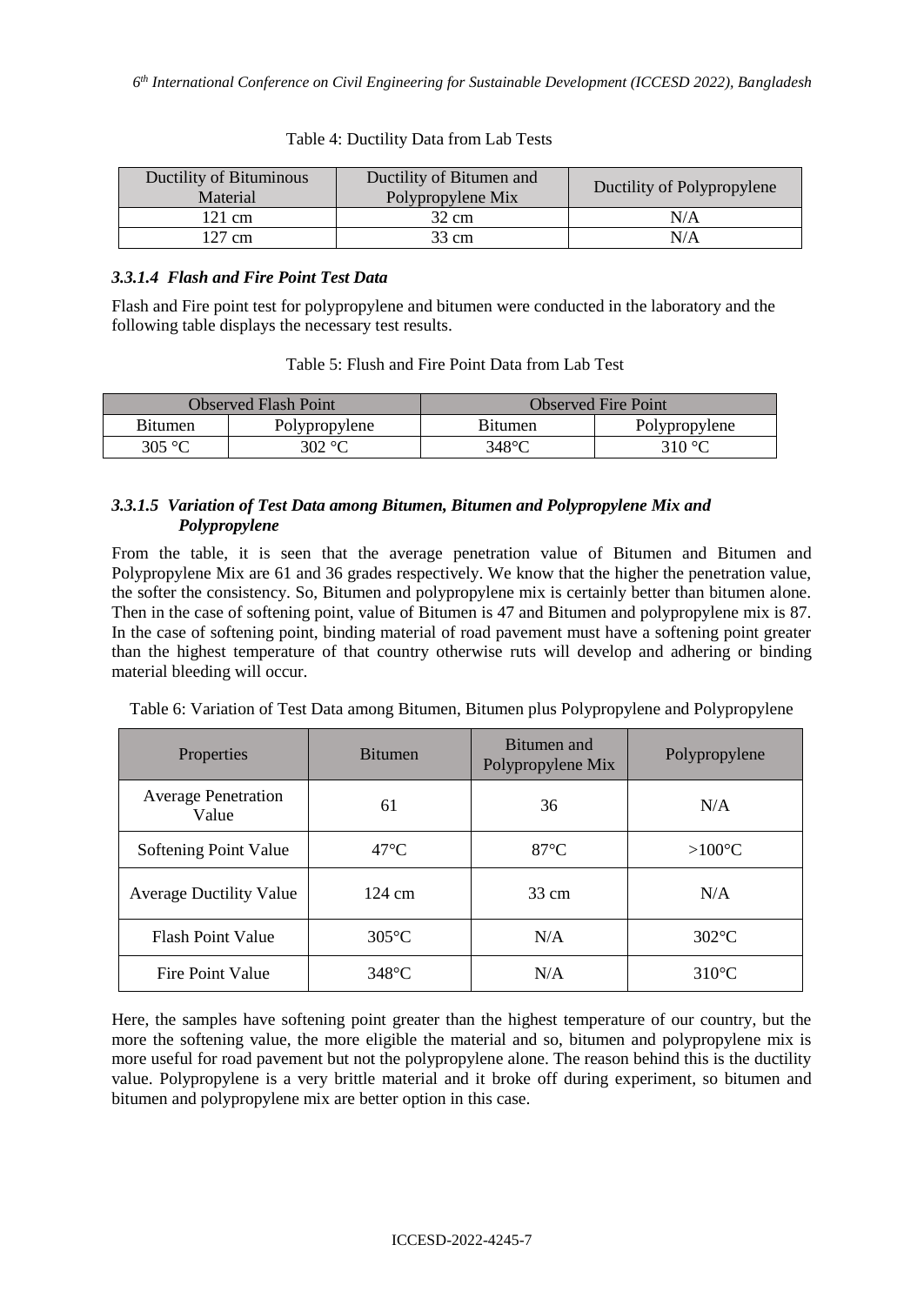#### **3.4 Interpretation of Test Results**

In this context, disposable mask wastes are used to make this usable by using it on road pavement along with principal binding material, bitumen. From the above test results, it has been proven that the properties of bitumen and bitumen and polypropylene mix are approximately similar and in some cases, even bitumen and polypropylene mix is better than the bitumen alone like the penetration and softening point value is showing better characteristics in the context of practical situation. It becomes liquid after heating but after cooling, the mix becomes solid and so gets less penetration value than bitumen alone. In the ductility test, it broke off while conducting an experiment on ductimeter and if polypropylene was not so brittle we could certainly use it on road pavement; which is a limitation of this mix. The flash and fire point value of polypropylene is quite similar to bitumen. Hence this polypropylene mix can be used in road pavement in place of bitumen as a principal binding material. Due to inadequate lab access, if 5% of polypropylene mix can be used instead of 10% in these tests, maybe properties would be more practical to use. But overall it has come to an agreement that the properties of liquid bitumen and polypropylene mix are similar to bitumen and can be a good binding material like bitumen. The graphical analysis represents that most people use surgical masks but their disposal is the indispensable part that must be taken under action. Penetration test and ductility test have the data polypropylene mix penetration value whereas softening point test data depicts softening temperature of bitumen and polypropylene mix. These results are optimized for analysis behaviour of mask to exhibit the chronological experimental approaches.

### **4. CONCLUSIONS**

This study explored the extensive use of face masks during coronavirus pandemic, the enormous plastic ingredients contamination on the environment and how the main ingredient polypropylene can be used along with road construction binding material, bitumen to enhance the road pavement strength. From the test results, it can be seen that a mixture of bitumen and polypropylene can create a more reliable, valuable pavement material than the bitumen alone as it is proved from the penetration test value and it is known that the smaller the penetration value, the better the binding material. (the mixture of bitumen and polypropylene penetration value is in the 30s range, where the bitumen penetration value is in the 60s range). A higher softening point of polypropylene mix than bitumen also indicates better suitability in hotter weather like our country, Bangladesh. So, to attain more strengthened, durable, reliable road pavement, proper usage of a mixture of bitumen and polypropylene can be the next better solution instead of bitumen alone. This will help to significantly reduce the face masks or polypropylene and other plastic ingredients contamination on the environment and can be a more favourable option to save the environment and also can reuse the plastic waste for the durability of road pavement.

#### **ACKNOWLEDGEMENTS**

We would like to express our special thanks to gratitude to H.M. Iqbal Mahmud, Professor of Khulna University of Engineering and Technology (KUET), who gave us the golden culminated opportunity to do these wonderful experiments on corresponding transportation labs.

We are like to acknowledge and give our warmest thank to Mr. Mahmud, Lab assistant of Transportation Engineering Lab, who made these experiments smoothly possible. It is beyond saying that my thanks our relatives, neighbours and friends who collaborated a lot in finalizing the whole survey within the limited time frame.

We are overwhelmed in all humbleness and gratefulness to acknowledge our deep respect to all those who have helped us to put these ideas, well above level of simplicity and into something concrete despite of their busy schedules.